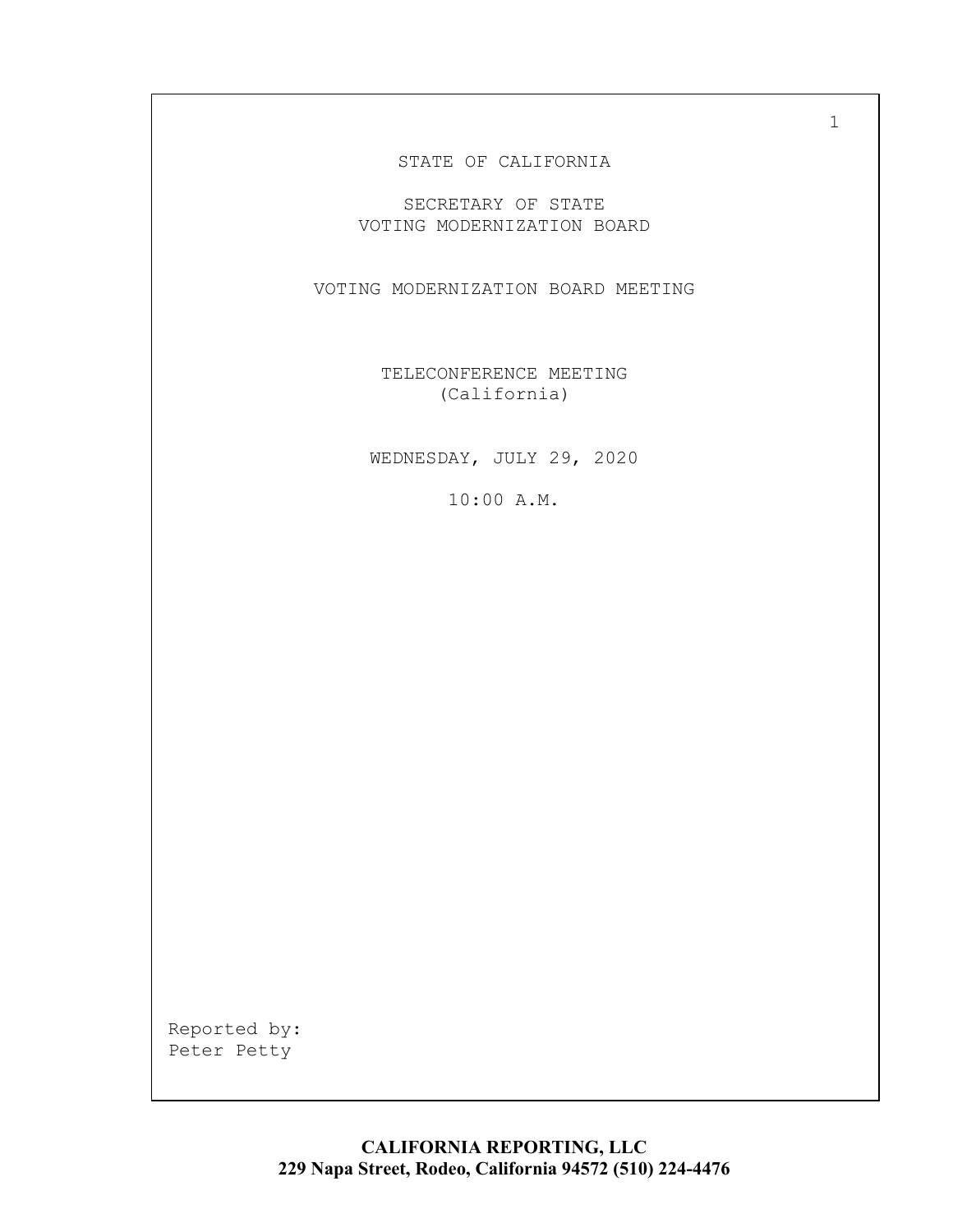### APPEARANCES

### VMB BOARD MEMBERS:

Stephen Kaufman, Chair June Awano Lagmay Gabriel Sandoval

### CALIFORNIA SECRETARY OF STATE STAFF:

Jordan Kaku Jana Lean Stacey Jarrett Robbie Anderson NaKesha Robinson

PRESENTERS:

Dean Logan, Registrar, County of Los Angeles

PUBLIC COMMENT:

None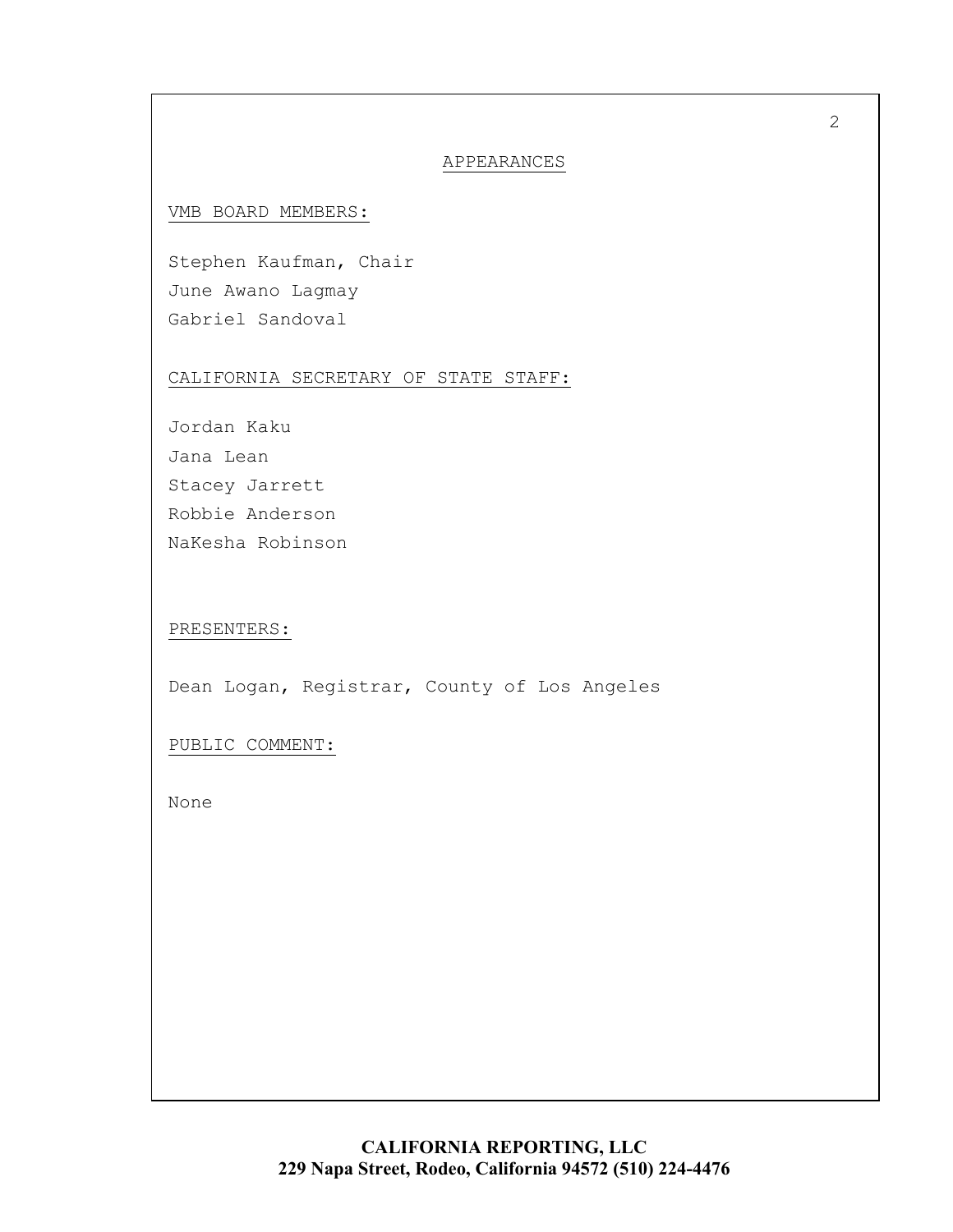3 INDEX PAGE I. Call to Order 4 II. Roll Call and Declaration of Quorum 4 III. Public Comment: This time is set aside for  $$ public presentations regarding Board-related matters not appearing on the Agenda. Members of the public making presentations are limited to two (2) minutes per speaker. IV. Adoption of May 6, 2020, Actions & Meeting 6 Minutes V. Standing Items: Receive report on the following issues: (A) Update on SOS Notice of Withdrawal of 6 Certification and Conditional Approval of Voting Systems (B) Update on the status of Los Angeles County's 7 Voting Solutions for All People (VSAP) implementation (C) Update on status of counties with remaining VMB 9 Funds VI. Project Documentation Plan Review and Funding 12 Award Approval: Receive staff reports for approval of funding award. (A) Los Angeles County – Phase 4 VII. Other Business 21 VIII. Adjournment 23 Reporter's Certificate 24 Transcriber's Certificate 25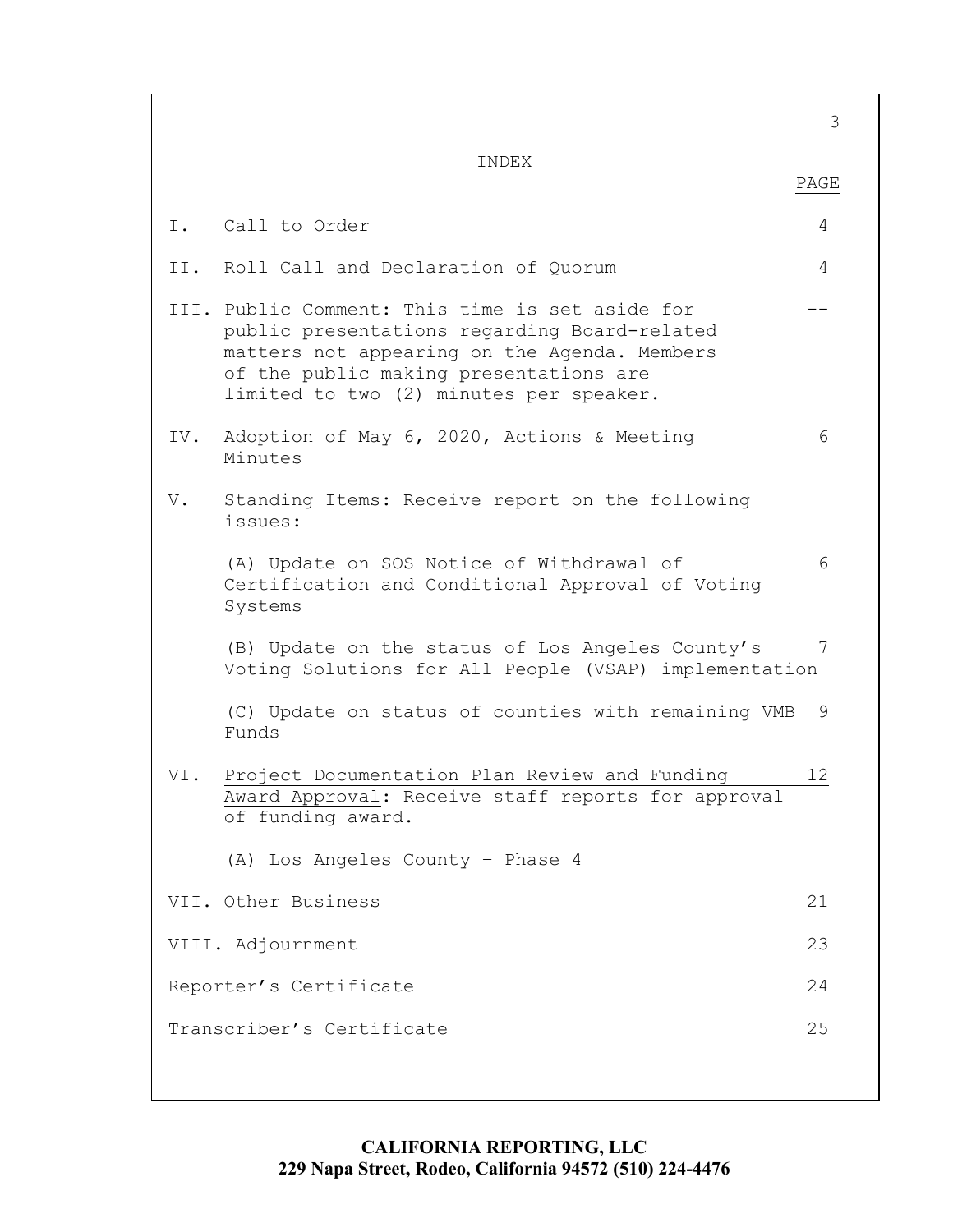1 P R O C E E D I N G S 2 10:06 a.m. 3 CHAIR KAUFMAN: Then let's call this meeting to 4 order. This is the meeting of the Voting Modernization 5 Board. Today is Wednesday, July 29th. It is now 10:06 6 a.m. And Jordan, do you want to take roll? 7 MS. KAKU: Sure, so Stephen Kaufman? 8 CHAIR KAUFMAN: Present. 9 MS. KAKU: June Awano Lagmay? 10 MS. AWANO LAGMAY: Present. 11 MS. KAKU: And Gabriel Sandoval? 12 MR. SANDOVAL: Present. 13 MS. KAKU: Okay. 14 CHAIR KAUFMAN: All right, good morning 15 everybody. 16 MR. SANDOVAL: Good morning. 17 MR. LOGAN: Good morning. 18 MS. AWANO LAGMAY: Good morning. 19 CHAIR KAUFMAN: It's good to see everyone. I see 20 We have a few folks in the audience as well as our folks 21 from L.A. County joining us this morning. I want to thank 22 everyone again for kind of going the extra mile to plug in 23 via our online service here. And welcome everybody to this 24 month's meeting. 25 I want to just say that in the midst of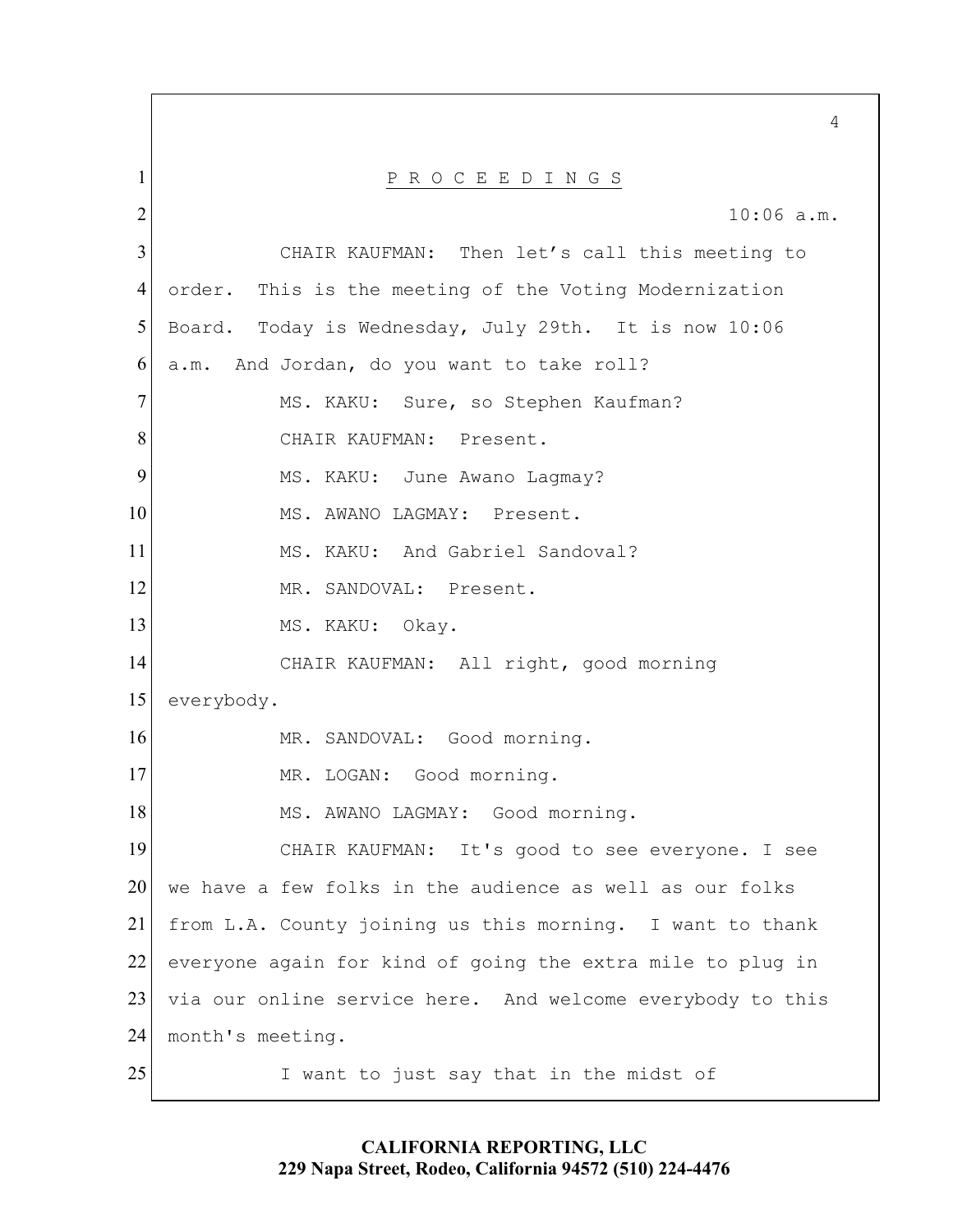1 everything and in the middle of a crazy election season, I 2 appreciate both the staff and fellow Commissioners and our 3 quests from L.A. County making time to be with us this 4 morning.

5 Jordan, do we have any public comment on matters 6 that are not on the agenda?

7 MS. KAKU: I have not received any notice. 8 CHAIR KAUFMAN: Okay, thank you. Then let's move 9 on to Item 4 on our agenda, which is the adoption of the 10 May 6th, 2020, Actions and Meeting Minutes. I'm sorry I 11 may have missed it, I didn't see the action. I got the 12 minutes from the May meeting. I didn't see the action 13 item, so I don't know if my fellow Board members did 14 receive those and have them? 15 MS. AWANO LAGMAY: No, just the minutes. 16 CHAIR KAUFMAN: Okay. 17 MR. SANDOVAL: I have the actions. 18 MS. AWANO LAGMAY: Oh, you do? 19 (Overlapping colloquy.) 20 CHAIR KAUFMAN: Yeah, I'm not sure those were 21 sent online if you got them. If you got a packet, you may 22 have received them. I know I approved them at one point, 23 Jordan, I think before they were finalized anyway. 24 MS. KAKU: Okay. 25 CHAIR KAUFMAN: So maybe Gabe might be in the

> **CALIFORNIA REPORTING, LLC 229 Napa Street, Rodeo, California 94572 (510) 224-4476**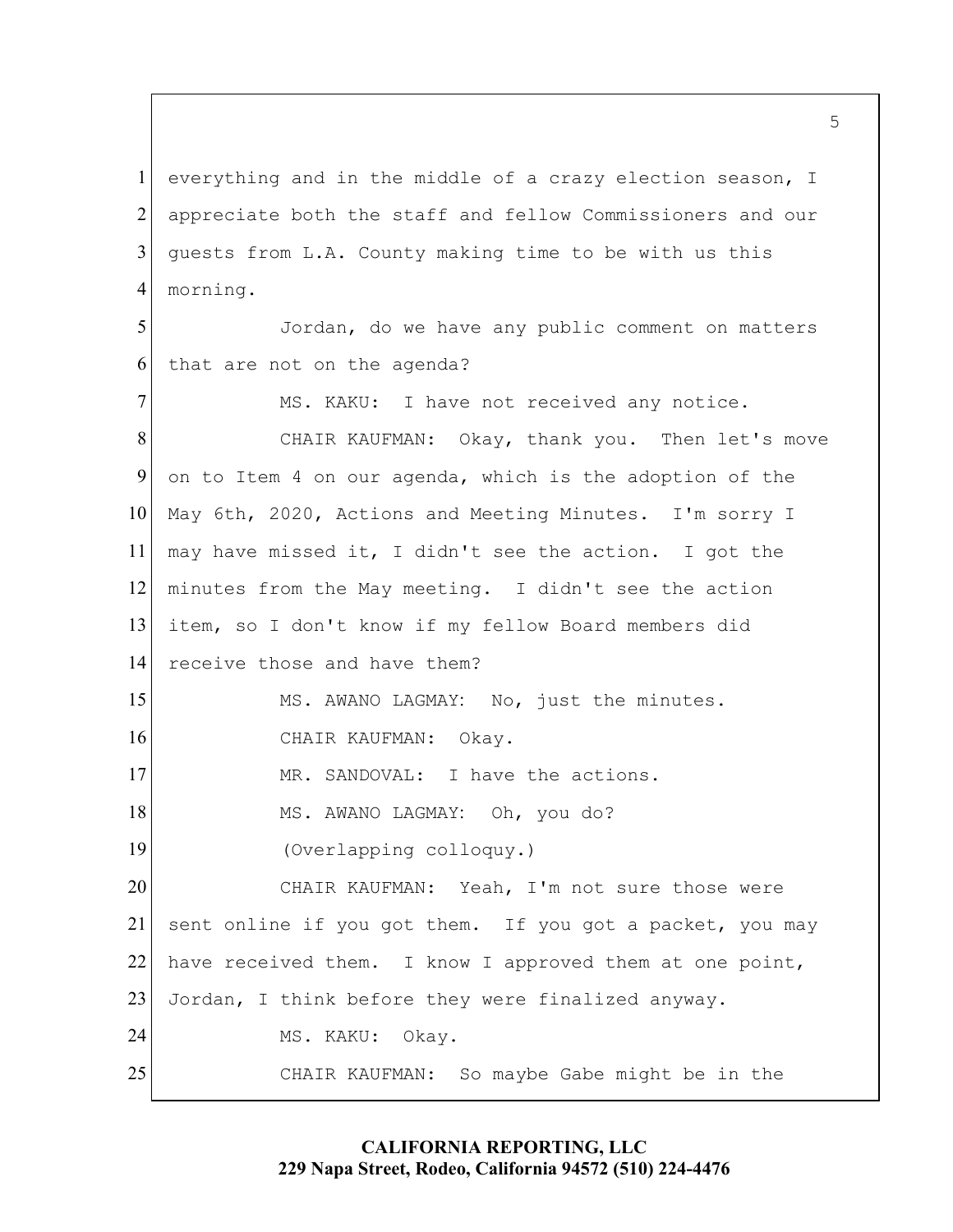1 best position to make a motion, since you have everything 2 in front of you. 3 MR. SANDOVAL: So I'd like to make a motion to 4 approve the actions from the May 6th, 2020, meeting in 5 addition to the Minutes. 6 CHAIR KAUFMAN: Second to the Minutes. 7 MS. AWANO LAGMAY: I concur to -- I'm sorry, I  $8$  second that motion to approve the actions and meeting 9 minutes. 10 CHAIR KAUFMAN: Okay. And again, Jordan, just 11 because we're doing this online and it's hard to hear 12 everybody talk at once let's just do a roll call vote. 13 MS. KAKU: Okay, sounds good. So Stephen 14 Kaufman? 15 CHAIR KAUFMAN: Aye. 16 MS. KAKU: Okay, June Awano Lagmay? 17 MS. AWANO LAGMAY: Aye. 18 MS. KAKU: And Gabriel Sandoval? 19 MR. SANDOVAL: Aye. 20 MS. KAKU: Okay. 21 CHAIR KAUFMAN: Okay. 22 Let's go to Item 5 on our agenda, which is the 23 Standing Items. We have received the reports from staff on 24 a couple of items. So first up is the update on the 25 Secretary of State's Notice of Withdrawal Certification and

> **CALIFORNIA REPORTING, LLC 229 Napa Street, Rodeo, California 94572 (510) 224-4476**

 $6 \overline{6}$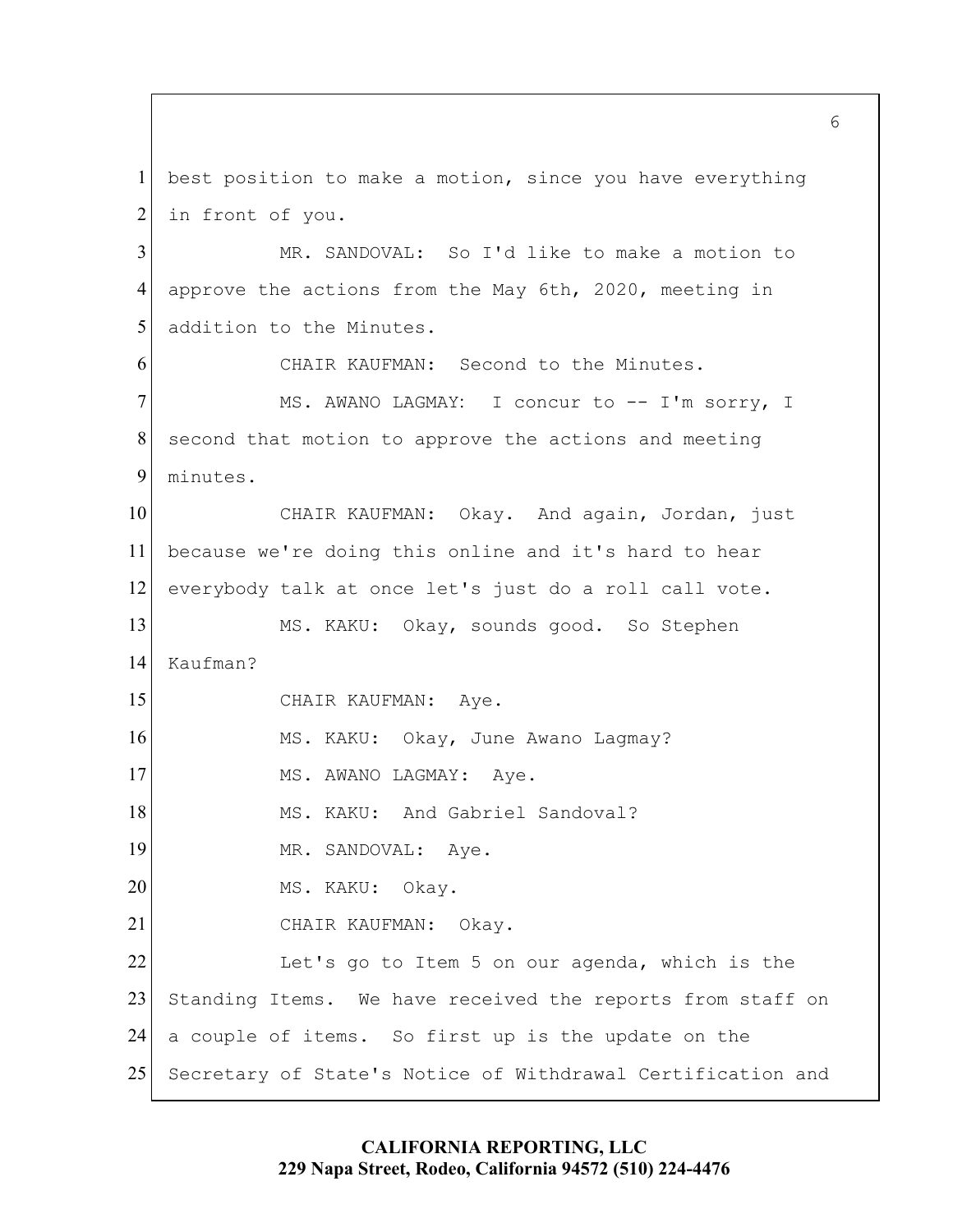1 Conditional Approval of Voting Systems. It seems like 2 that's pretty well taken shape at this point. But who's  $3$  going to be reporting on that this morning? 4 MS. KAKU: That would be NaKesha Robinson. 5 CHAIR KAUFMAN: NaKesha where are you, NaKesha? 6 MS. ROBINSON: I'm here, can you hear me okay? 7 CHAIR KAUFMAN: Yes. 8 MS. AWANO LAGMAY: Yes. 9 MR. SANDOVAL: I do, thank you. 10 MS. ROBINSON: Thank you. Good morning everyone, 11 Members of the Board, public, staff. As of February 28th, 12 2020, voting systems not tested and certified to CVSS may 13 no longer be used except for those jurisdictions that have 14 received a conditional approval for extension of use by the 15 Secretary of State. 16 As of today, 57 counties have implemented a CVSS 17 certified voting system. One county, Yolo, will use a 18 blended system configuration for the remainder of this 19 year. The county will retain the use of Legacy accessible 20 devices in the polling place. However, the county has 21 updated the voting system for tabulation to a CVSS 22 certified voting system. 23 And I also have an update on recent OVSTA 24 testing. Our office will complete testing of an update to

25 the Los Angeles County VSAP Voting System Version 2.1 this

# **CALIFORNIA REPORTING, LLC 229 Napa Street, Rodeo, California 94572 (510) 224-4476**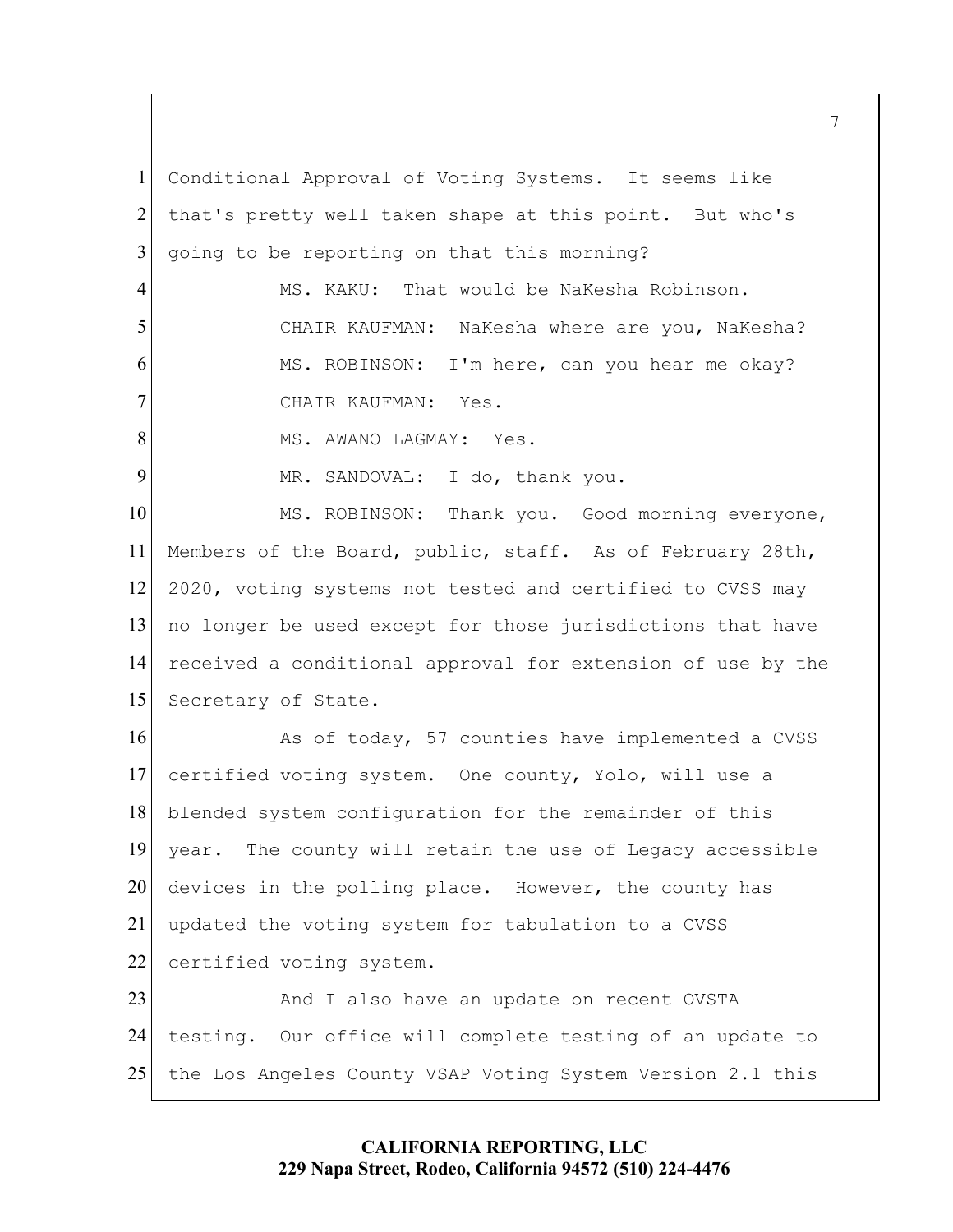1 week. A public hearing regarding the system will be held 2 on August 31st, at 10:00 a.m. via WebEx. Official notice 3 and details will be posted on our website soon. 4 That concludes my report. 5 CHAIR KAUFMAN: Okay. Well, so the L.A. testing 6 is happening this week? 7 MS. ROBINSON: It is finishing up this week. We 8 have been actively testing over the last month. 9 CHAIR KAUFMAN: Okay. All right, any questions 10 from Board members regarding CVSS? 11 MS. AWANO LAGMAY: No, no questions. 12 MR. SANDOVAL: No questions. 13 CHAIR KAUFMAN: All right, thank you, NaKesha. 14 Are you doing the updates of Item V(B) on the status of 15 counties with remaining VMB funds? 16 MS. ROBINSON: That will be Jordan. 17 MS. KAKU: That would be me. 18 CHAIR KAUFMAN: That would be Jordan. Okay, 19 Jordan? 20 MS. KAKU: Okay, so I'll share it so everyone, so 21 folks can see. Can everybody see the sheet? 22 MR. SANDOVAL: Yes. 23 MS. KAKU: Okay, so as you can see from here El 24 Dorado County was paid for their August project 25 documentation plans, so they no longer have funds.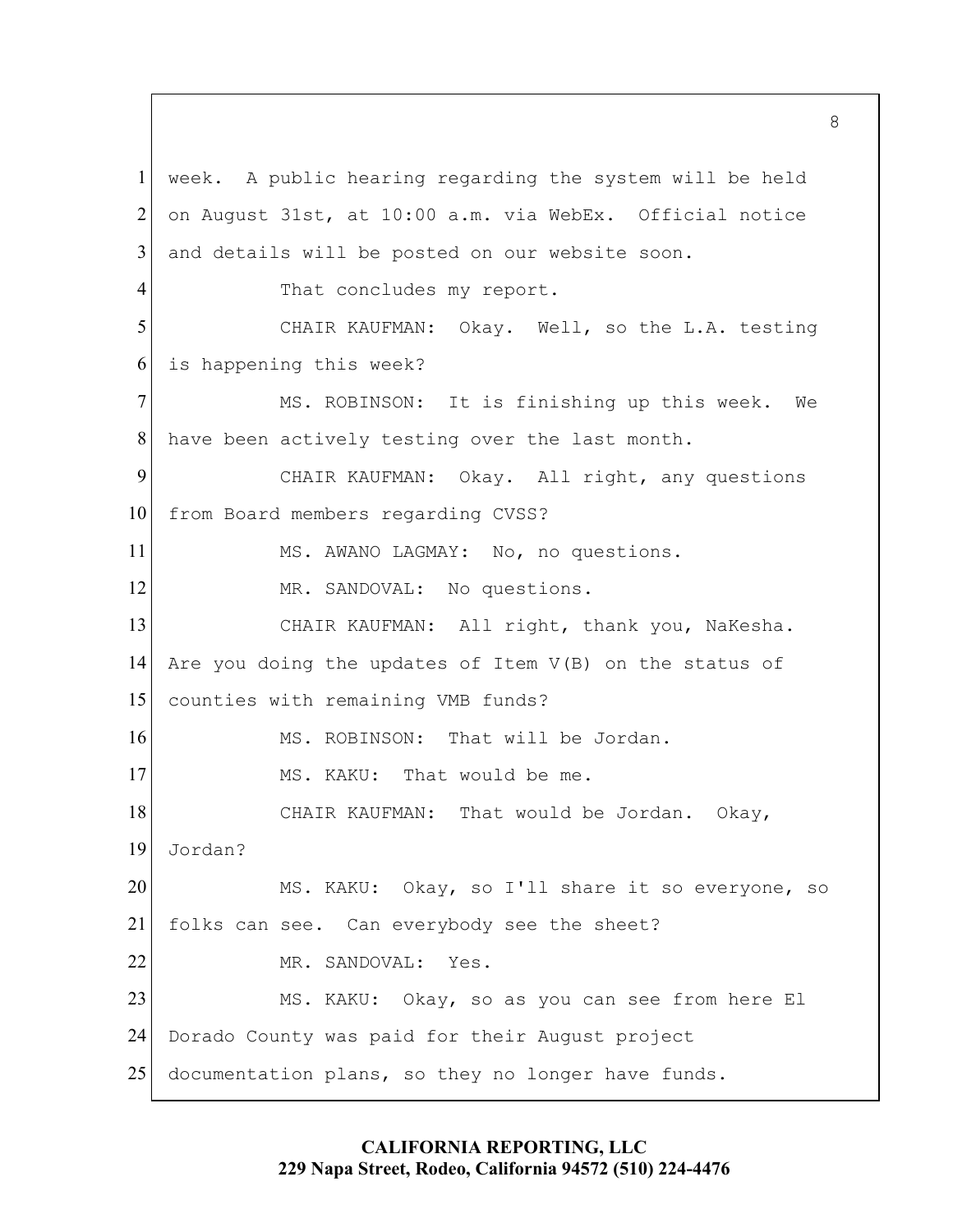1 Los Angeles County has been paid for the \$46 2 million from May and so that gives them the remaining 3 \$170,000. 4 Orange County, I'll touch on that later in the 5 other items. They submitted a check to us for about  $6$  \$50,000, but we'll go over that later as I said. 7 San Luis Obispo still hasn't submitted their 8 funding request. However, I spoke to the registrar a 9 couple of days ago and he said he will be submitting it 10 pretty soon. So we should expect their funds to go down. 11 Do you have any questions about --12 (Overlapping colloquy.) 13 CHAIR KAUFMAN: I'm sorry if I was interrupting 14 you. San Luis Obispo, that's a partial right? 15 MS. KAKU: Yes. 16 CHAIR KAUFMAN: They still have other funds left? 17 MS. KAKU: Yes. 18 CHAIR KAUFMAN: Okay. And I saw somewhere in the 19 notes here that you anticipate that we're still going to 20 see some of these counties come forward this year. 21 MS. KAKU: Yes, so that's the next part of this  $22$  I'm going through. So we recently surveyed the counties 23 with remaining funds. San Diego has said that they will be 24 coming forward, they're just not sure if it's going to be 25 the September or December, meetings. And they also didn't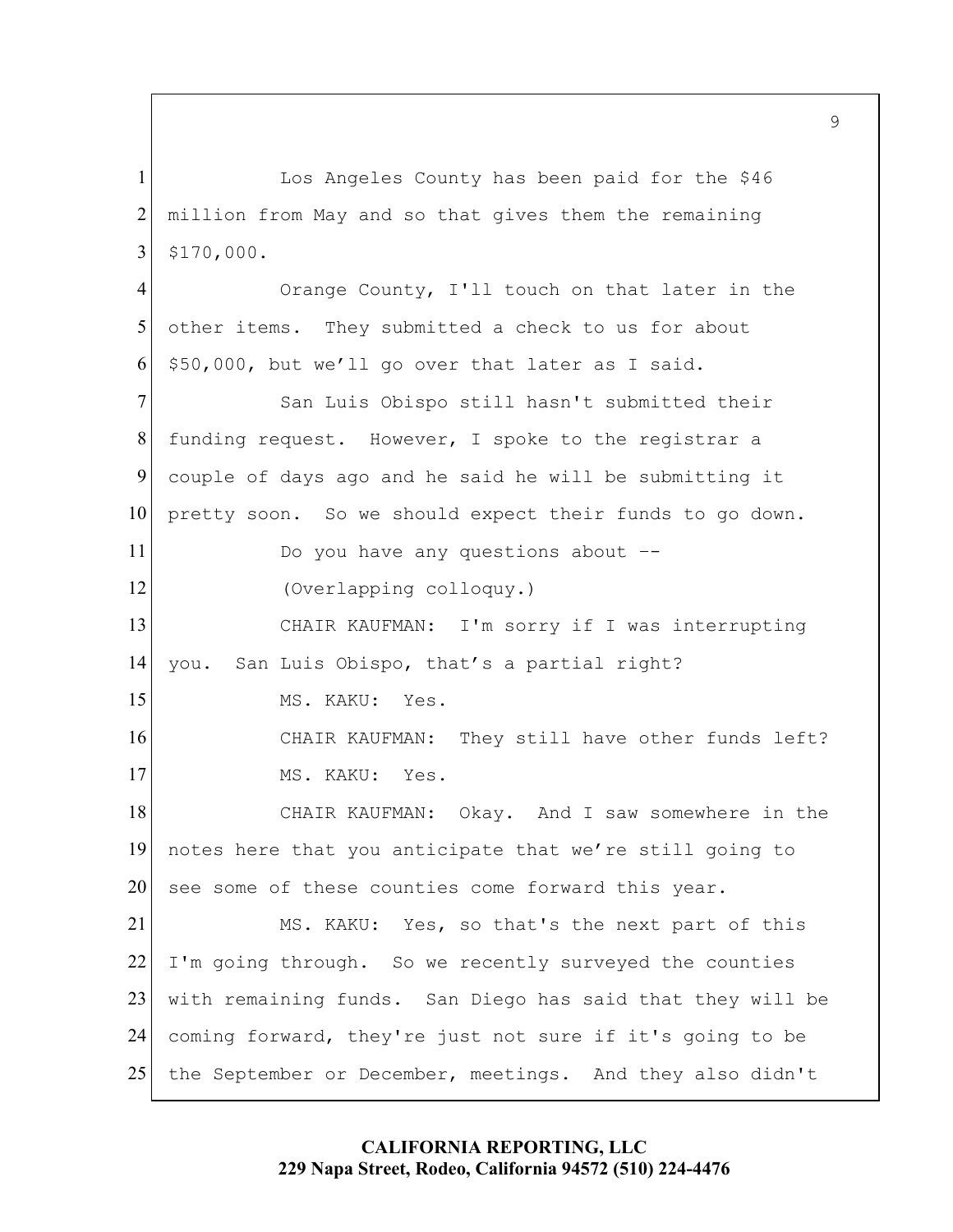1 respond to me about how much they plan to come forward for. 2 But then we also have counties that are interested that may 3 come forward including Colusa, Humboldt, Placer, San 4 Bernardino, Santa Barbara and Siskiyou. Oh, and then a new  $5$  one that just came up, Marin County. 6 CHAIR KAUFMAN: And Marin has 658, okay. When 7 you say a new one that just came up you mean they indicated 8 that they are ready to move forward with another 9 submission? 10 MS. KAKU: Yeah, they just emailed me a couple of 11 days ago asking what the deadlines are for the next two 12 project documentation fundings. 13 CHAIR KAUFMAN: Good. 14 MS. KAKU: When we surveyed them, they went back 15 and forth a couple of times. They said yes, then they said 16 no, and then yes and then no. But now they are asking so 17 we'll see. 18 CHAIR KAUFMAN: Cool. 19 Then Gabriel, June, any questions of Jordan 20 regarding the status of remaining VMB funds? 21 MS. AWANO LAGMAY: Jordan, it was a little 22 garbled. Can you tell me again what the \$50,000 from 23 Orange County is for, please? 24 MS. KAKU: Sure, I can go over it now. 25 MS. AWANO LAGMAY: (Indiscernible.)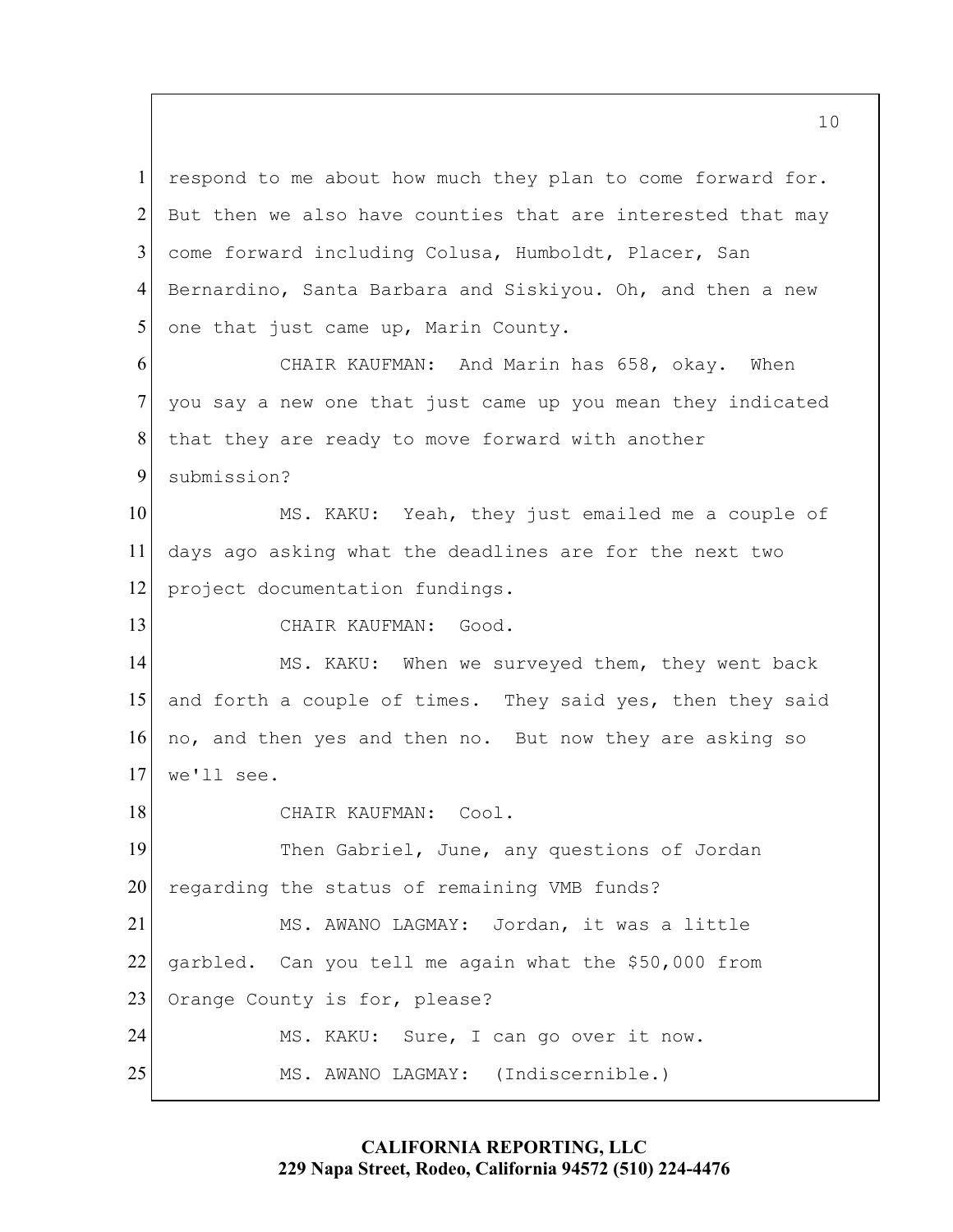1 MS. KAKU: They just submitted a letter and a 2 check for about \$50,000 for the sale of some surplus voting 3 equipment that they sold. They haven't submitted the 4 information about the voting equipment yet, so I'm still 5 waiting for that from them. But once they do, what we'll 6 do is add that funding back to the remaining amount. And 7 just set up a sub account with the Controller's Office is 8 all. 9 MS. AWANO LAGMAY: Thank you. 10 MS. KAKU: You're welcome. 11 CHAIR KAUFMAN: Waiting for them basically. 12 MS. KAKU: Yes. 13 CHAIR KAUFMAN: Okay. Gabriel? 14 MR. SANDOVAL: I don't have any questions at this 15 time. 16 CHAIR KAUFMAN: Okay. All right, well still some 17 money in the pot. 18 MS. KAKU: San Diego takes up about 60 percent of 19 it, so once that's gone it will be much smaller. 20 CHAIR KAUFMAN: Okay, well we'll see what they 21 have (indiscernible). 22 MS. KAKU: Yeah. 23 CHAIR KAUFMAN: Meanwhile, you guys will continue 24 to outreach with them before the end of the year? 25 MS. KAKU: Yes, and I think they've been in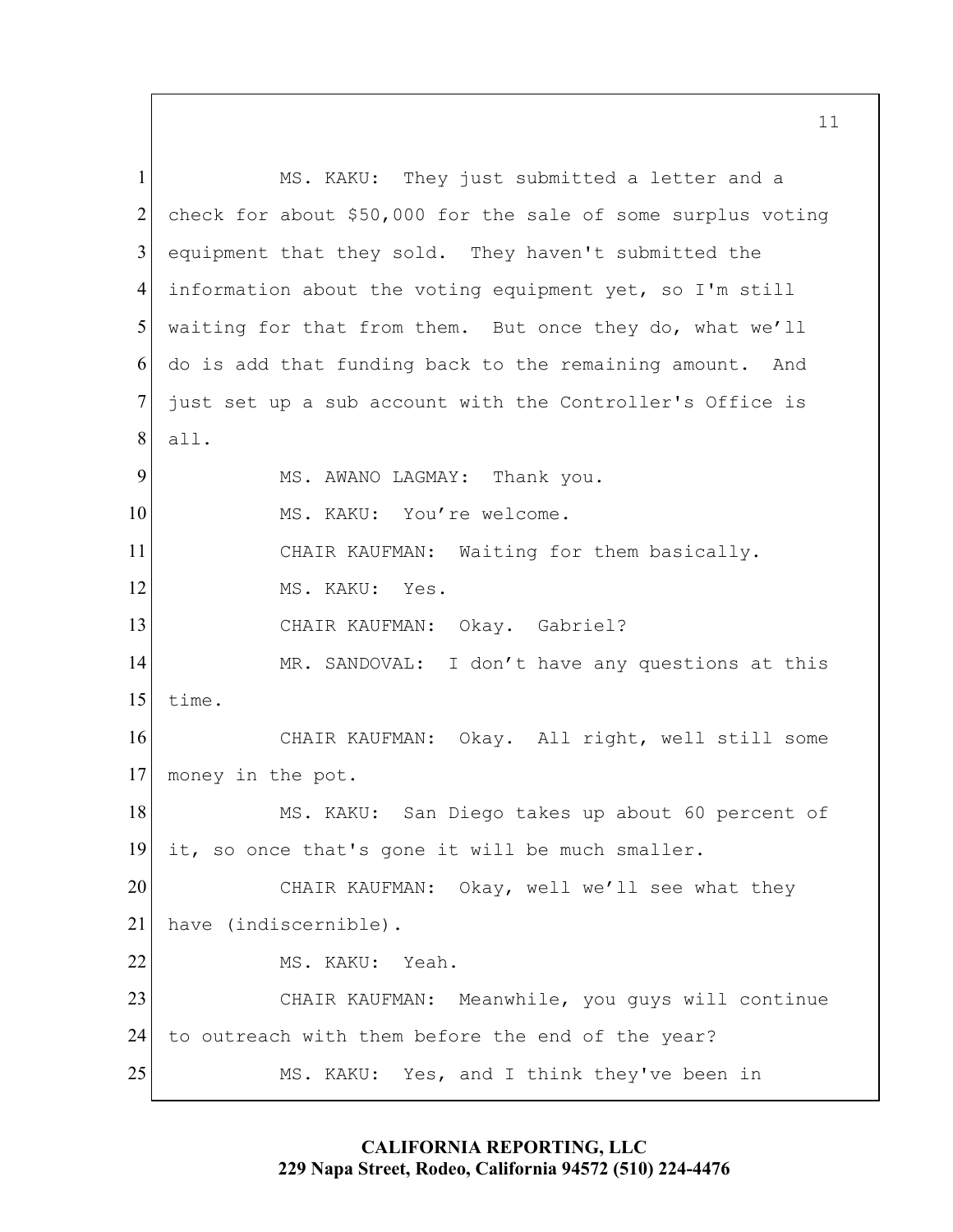1 communication with Jana or Robbie, one of them. So we'll  $2$  probably hear more from them throughout the year. 3 CHAIR KAUFMAN: Fine. 4 All right, let us move on then to Item Number 6 5 on the agenda. This was the Project Documentation Plan 6 Review and Funding Award Approval for Los Angeles County 7 for Phase 4. L.A. County is becoming a frequent visitor of 8 the VMB here. And I realize this is going to be the last 9 piece to eat up their entire initial funding amount. So 10 let's take the staff report on L.A. County. 11 MS. KAKU: Okay, let me share -- hold on, let me 12 find out who's the background noise. Okay. Can everybody 13 see the screen or the project documentation? 14 MR. SANDOVAL: Yes. 15 MS. KAKU: Okay. 16 MR. SANDOVAL: Yeah. 17 MS. KAKU: So before us we have Los Angeles 18 County coming forward for their Phase 4 Project 19 Documentation Plan that was submitted. Initially the 20 County was awarded the  $$49,636,590.28$  for Phase 1. They 21 came forward in February of 2004 and were dispersed 22 \$610,353.95. 23 The county came forward again for their Phase 2 24 in May of 2019 and were awarded \$2,803,990.25. 25 The County came forward recently for their third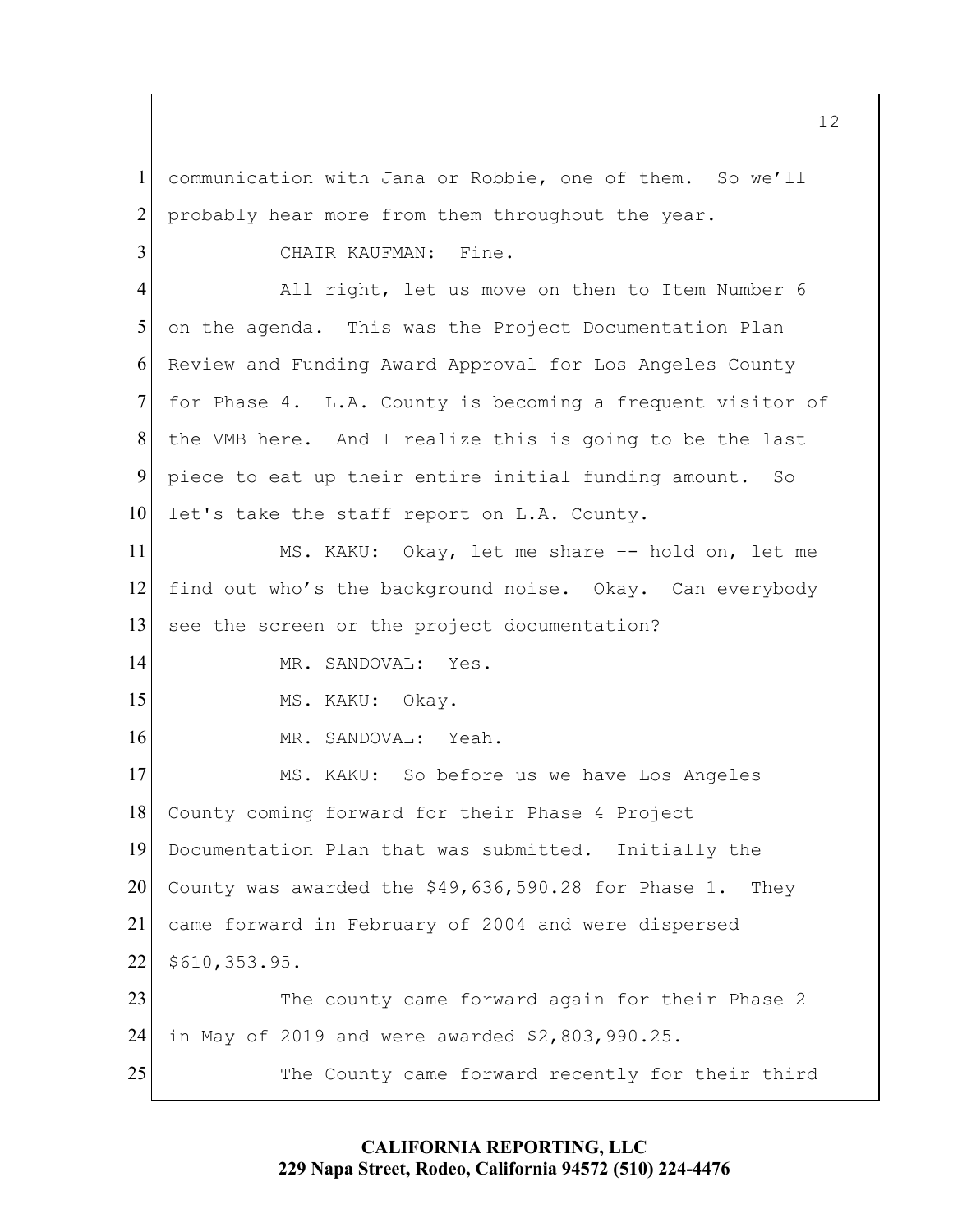1 Phase in May of 2020. And they were awarded

 $2 \mid$  \$46,052,245.84, leaving them with the remaining

3 \$170,000.24. So today they are coming forward to claim the 4 remaining \$170,000.

5 So Los Angeles is coming forward for the Phase 4 6 with their the VSAP. One second. Okay, and so the VSAP 7 2.0 Voting System was conditionally certified on January 8 24th of this year by the Secretary of State's Office. The 9 County's second phase of the VSAP 2.0 system was fully 10 implemented during the March 2020 Presidential Primary 11 Election.

12 And so L.A. County's Phase 4 Project Documentation Plan appears to meet the funding application requirements for completeness. The VSAP 2.0 System and corresponding components are certified for use for Los Angeles County.

17 So the County launched the VSAP project in 2009 18 in response to a growing voting system needs and unique 19 challenges as a result of the increasing voting population 20 and complexity of election administration.

21 (Interference on the line.) 22 CHAIR KAUFMAN: Somebody needs to mute. 23 MS. KAKU: Jaqueline Coto, (phonetic) you're on 24 here twice, so I'm just muting you. (Indiscernible.) 25 The County claims that the previous voting system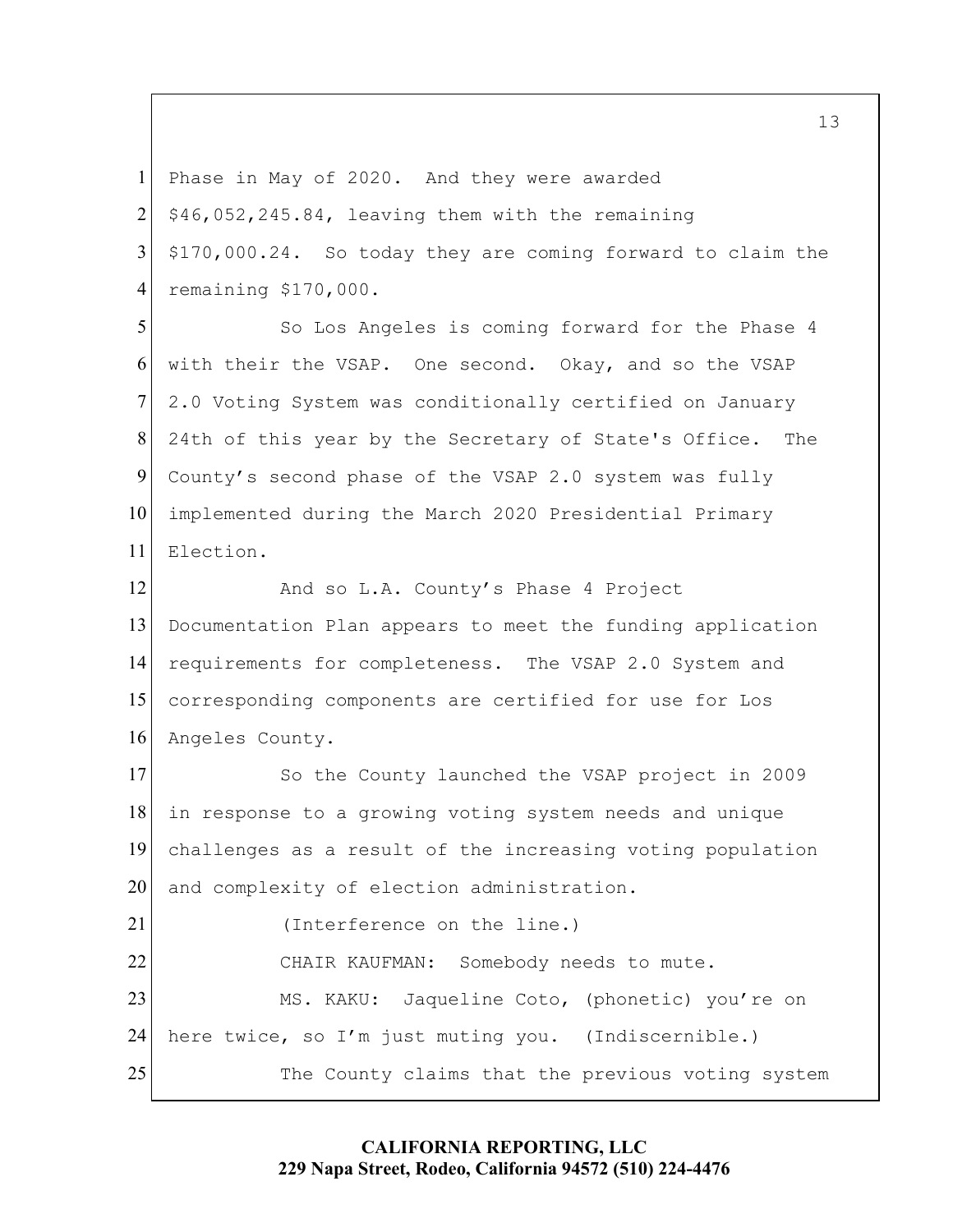did not offer the technical and functional elasticity necessary to accommodate their growing demands of their 3 electorate's diversity and size. As such, the Registrar's Office sought to create a new comprehensive system that could fulfill the goals of an increased accuracy, transparency, and security with a human-centered focus.

**I** Los Angeles County adopted a multi-phased approach to modernizing its voting system. In 2004, the 9 County purchased the AccuVote system units. And in May of 10 2019, the County was reimbursed for the first phase of implementing the VSAP system.

12 The County was also awarded funds for their new Vote-by-Mail Tally System. This included a redesigned vote-by-mail system, a modernized tally system, and a certified ballot on demand system. These components were fully implemented during the November 2018 General Election.

17 For Phase 3 more recently, the second phase of 18 the VSAP project with the Voting Modernization Board, the County contracted with Digital Foundry, Smartmatic USA Corporation, IBML, and E-PLUS Technologies to complete the VSAP 2.0 system. So this system is the in-person voting 22 experience consisting of an expansion of the Vote-by-Mail 23 Tally system that was part of the Phase 2 modernization; 24 ePollbooks, a new ballot layout application, also known as VBL; an Interactive Sample Ballot, ISB; an ISB Remote

## **CALIFORNIA REPORTING, LLC 229 Napa Street, Rodeo, California 94572 (510) 224-4476**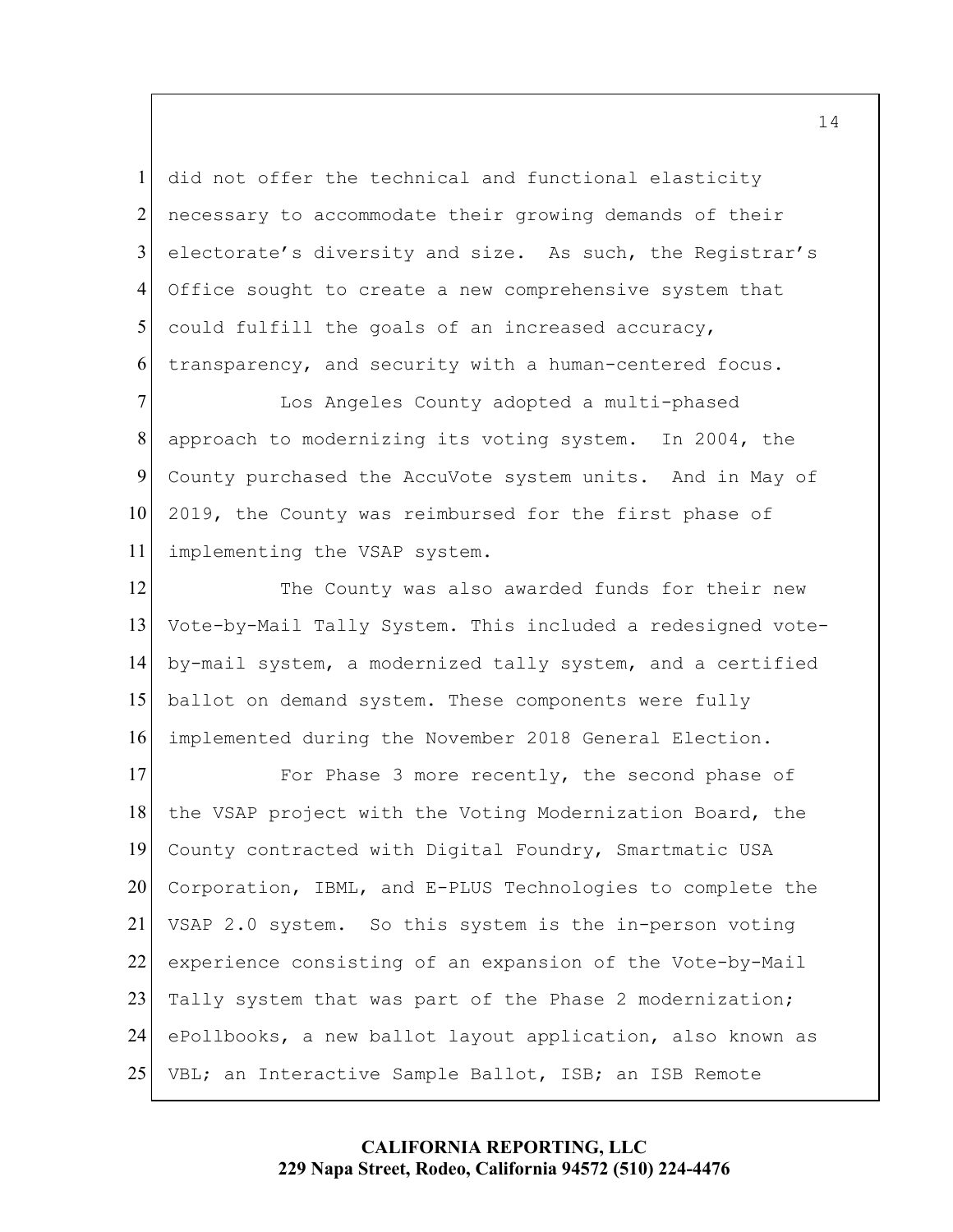1 Accessible Vote-by-Mail System, RAVBMS; and Ballot Marking 2 Devices (BMDs).

3 So the County was awarded the \$46,052,245.84 at 4 the May 2020 meeting for several invoices from this 5 project.

6 For this final phase of voting modernization, Los 7 Angeles County has come forward to claim the remaining 8 \$170,000 from their VMB funds for the completion of the 9 purchase of their new Tally System and Ballot Layout for 10 the VSAP. So the County will only receive VMB payments 11 once they have submitted a payment request with a detailed 12 invoice for its certified voting equipment software. 13 Please note that the staff-proposed funding award is based 14 upon allowable reimbursement under Prop 41 for certified 15 voting equipment under the Act. 16 So it is our recommendation that Los Angeles 17 County's Phase 4 Project Documentation Plan be approved and 18 a Funding Award Letter be issued in the amount of 19 \$170,000.24. 20 CHAIR KAUFMAN: Thank you, Jordan. 21 Are there questions for Jordan from fellow 22 Commissioners? 23 MS. AWANO LAGMAY: No. 24 CHAIR KAUFMAN: Okay, then with that let's turn 25 to Dean to provide any comments they wish to submit in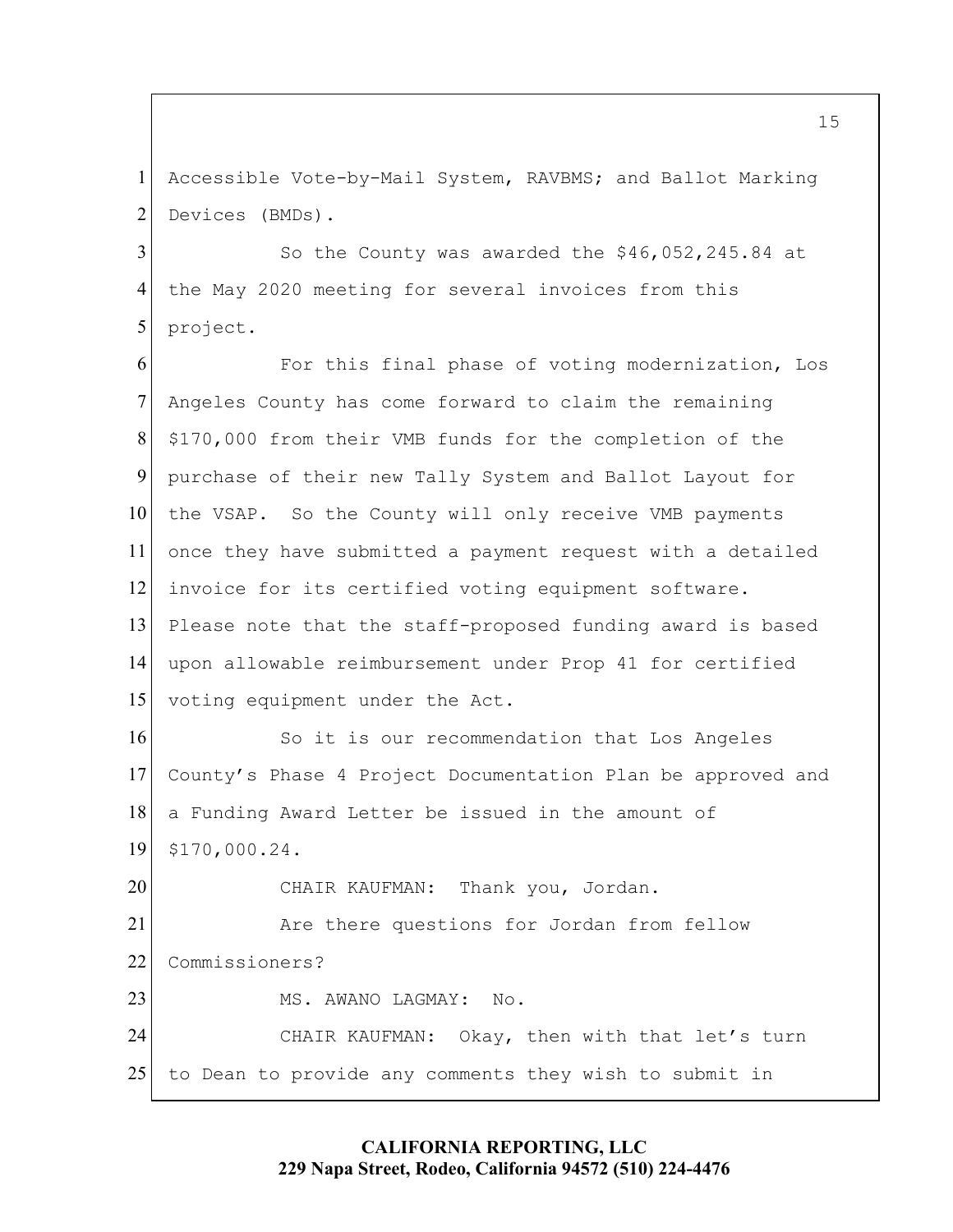1 addition to the staff report. And Dean, I don't know, are 2 you taking the lead on this? Or is that  $-$ -?

3 MR. LOGAN: I will take the lead on this. 4 CHAIR KAUFMAN: Okay. So let's recognize LA 5 County Registrar or Recorder/County Clerk Dean Logan.

MR. LOGAN: Okay, thank you Mr. Chairman and 7 Members of the Board. I will be relatively brief today. I just want to take this opportunity to thank the Board, the Secretary of State staff for their work and collaboration with us as we have gone through, what you have heard, is a multi-phase project that was very complicated and complex. But also puts us in a position where L.A. County now has a certified voting system that has a strong future and ability to adapt to changing conditions. And has moved us 15 out of the category of Legacy systems that existed for so 16 long.

17 So I'm not going to go into a lot of specificity 18 about the funding award of \$170,000.24. Essentially, 19 everything that you approved at the last meeting when you 20 allocated the \$46 million applies to this amount. There 21 were just paperwork and invoices that were needed to 22 complete that, the final transaction. You can see that the 23 full cost of the system far exceeds the allocation of the 24 Prop 41 money. And we have provided documentation and I'd 25 gotten preliminary approval from the state that we meet all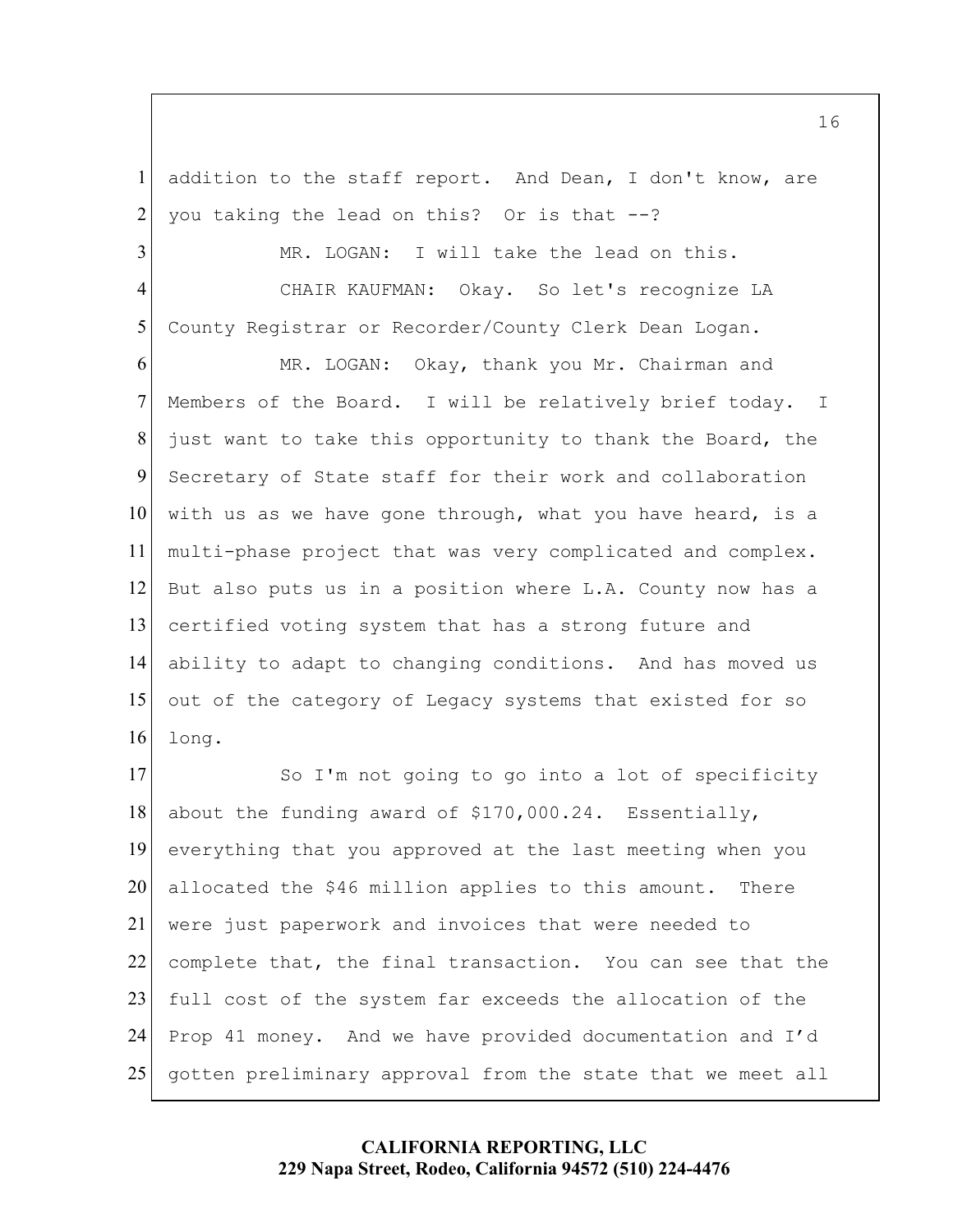1 the requirements for that.

So with that I will just again say thank you. And I know that this has been a longer journey than you all had anticipated from the beginning. I take some pleasure 5 in the previous report. And then I think there was a lot of speculation that L.A. County would be the last county 7 standing on that list. And so I am pleased to say that with your action today that while I enjoy talking to all of you, enjoy seeing your faces, that it's been nice knowing 10 you in this respect. (Laughter.) And I will look forward to being an observer of the process moving forward.

12 But I think that it's a tribute to this Board and 13 a tribute to the various administrations of the Secretary 14 of State and to the project team and stakeholders that have 15 worked with L.A. County to bring this system to fruition. 16 I really do think that it aligns to the vision and the hope 17 of Prop 41 and subsequent laws and actions that have been 18 important in this time. That we have to have secure and 19 accessible voting systems. So I'm very proud of the work 20 that we have done here and appreciate your support in that. 21 MS. AWANO LAGMAY: Thank you, Dean. 22 CHAIR KAUFMAN: Thank you, Dean. Appreciate the 23 comments and yeah, it's been a pleasure to be able to 24 finally use up the money that has long been allocated to 25 L.A. County in implementing this system. And I think you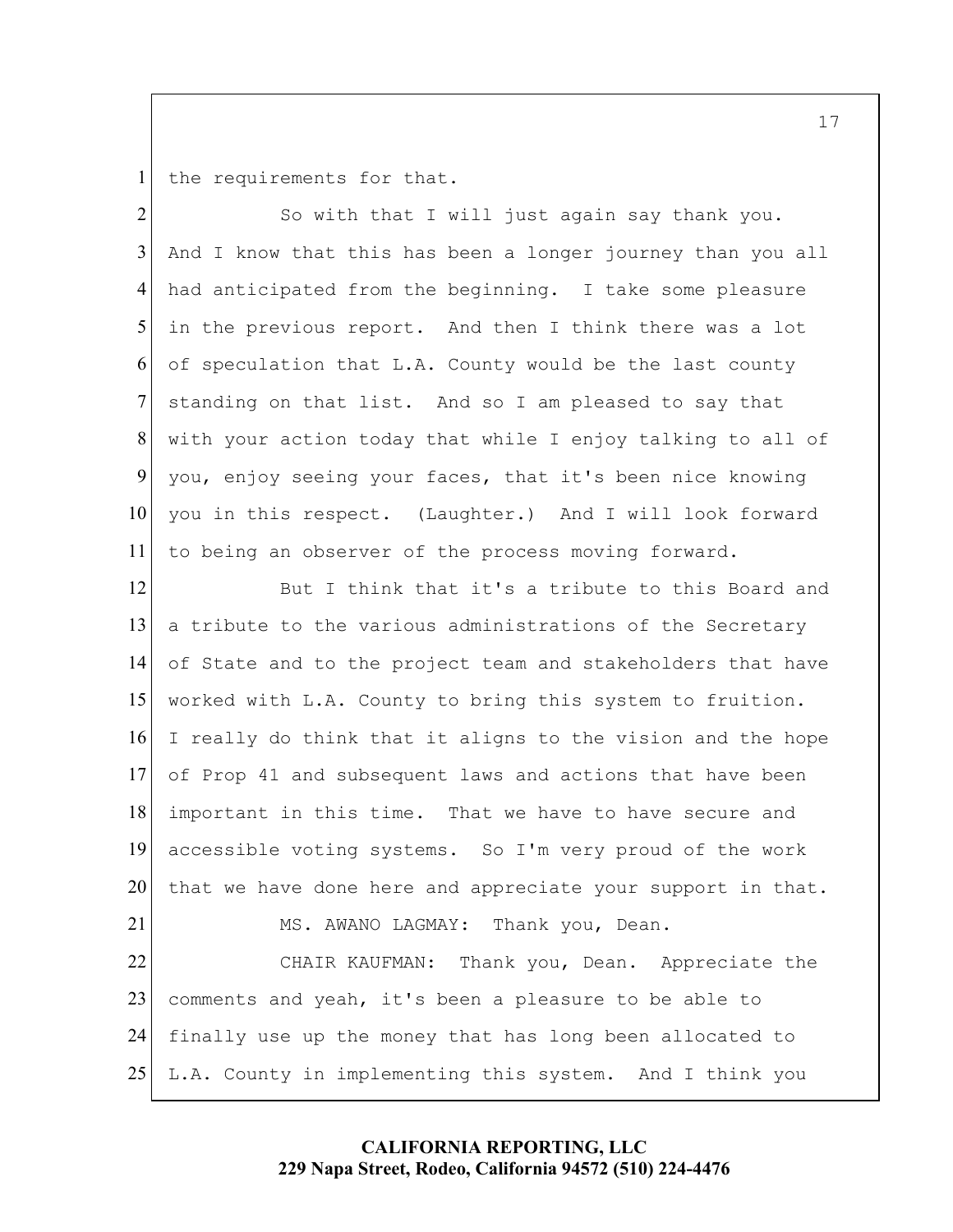1 guys might get the frequent flier deal with four trips to 2 the VMB. I don't know, it will be a close call in the end,  $3$  but I'm glad to see that you are using up your allocation 4 here.

5 Do either of my fellow Commissioners have any 6 questions or comments to put on the record regarding this 7 last submission?

8 MS. AWANO LAGMAY: Not on the record, but Dean I 9 see crutches in the background. What did you do your leg? 10 MR. LOGAN: For the record, I'm not charging you 11 for those. (Laughter.) No, I had some surgery on my left 12 ankle, so I am hobbling around a little bit right now. But 13 doing well, thanks.

14 MS. AWANO LAGMAY: We wish you a fast recovery. 15 Thank you.

16 MR. LOGAN: Thank you.

17 CHAIR KAUFMAN: And I'm sure that you will be in 18 full recovery and back in action so you can be running 19 around from location to location for the November 3rd 20 election.

21 MR. LOGAN: Yeah, with appropriate personal 22 protective equipment. 23 CHAIR KAUFMAN: Of course.

24 Okay, Do we have a -- hear and motion to approve 25 L.A. County  $-$  oh sorry, I should just ask the question do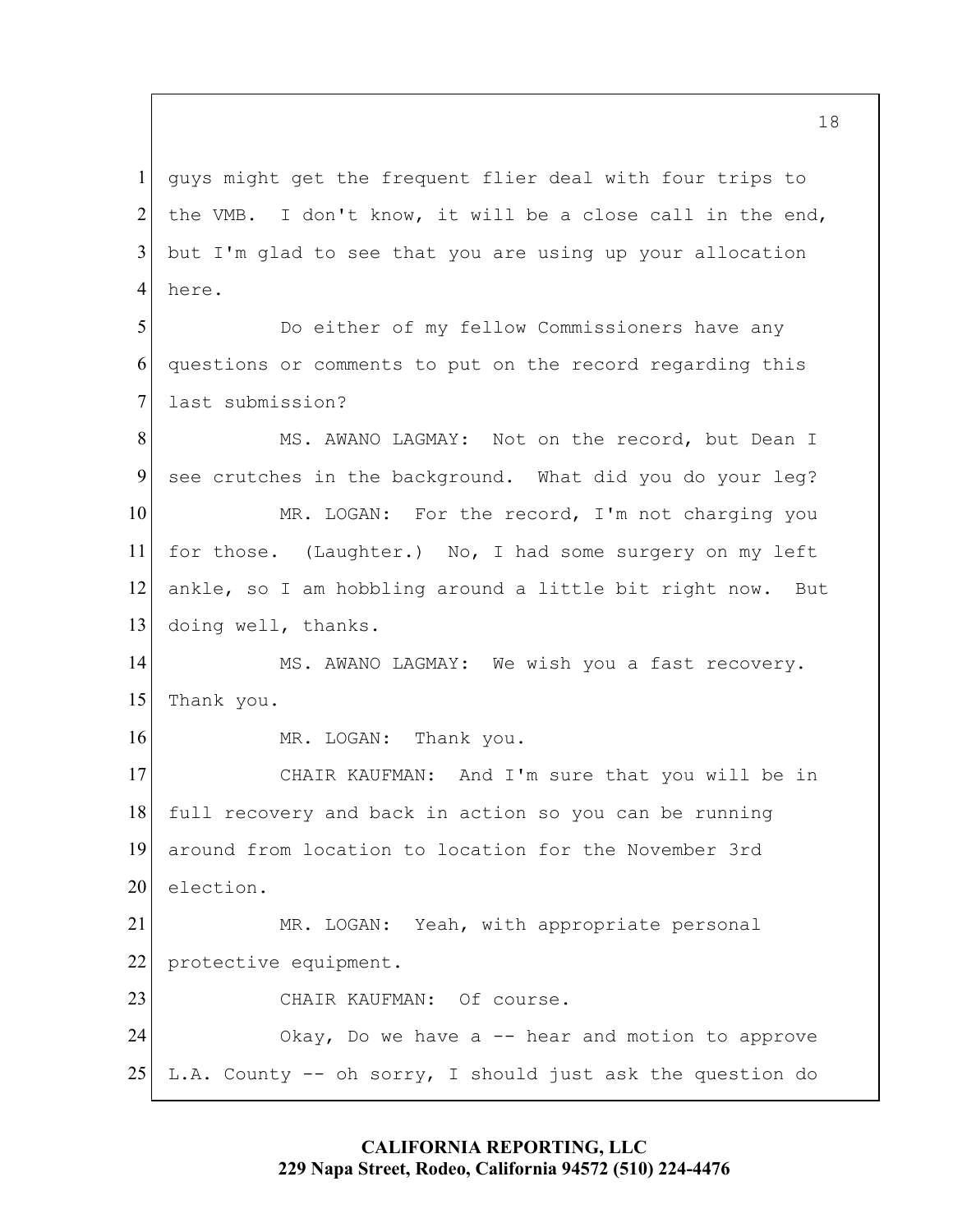1 we have any public comment with respect to Item 6 on our 2 agenda? 3 Okay, hearing none do we have a motion to approve 4 Los Angeles County's funding award request and issuance of  $5$  a funding award letter in the amount of \$170,000.24? 6 MS. AWANO LAGMAY: I'll move to approve the 7 remaining \$170,000 with great pride, Dean. 8 CHAIR KAUFMAN: Okay, don't forget the 24 cents. 9 MS. AWANO LAGMAY: And 24 cents. 10 MR. LOGAN: That's okay. 11 CHAIR KAUFMAN: June Lagmay moves, Gabe, do we 12 have a second? 13 MR. SANDOVAL: Second. 14 CHAIR KAUFMAN: Great. 15 Jordan, again just for the record why don't you 16 do a roll call vote? 17 MS. KAKU: Okay, so Stephen Kaufman? 18 CHAIR KAUFMAN: Aye. 19 MS. KAKU: Okay. June Awano Lagmay? 20 MS. AWANO LAGMAY: Aye. 21 MS. KAKU: And Gabriel Sandoval? 22 MR. SANDOVAL: Aye. 23 MS. KAKU: Okay. 24 CHAIR KAUFMAN: Great, congratulations L.A. 25 County. You're welcome.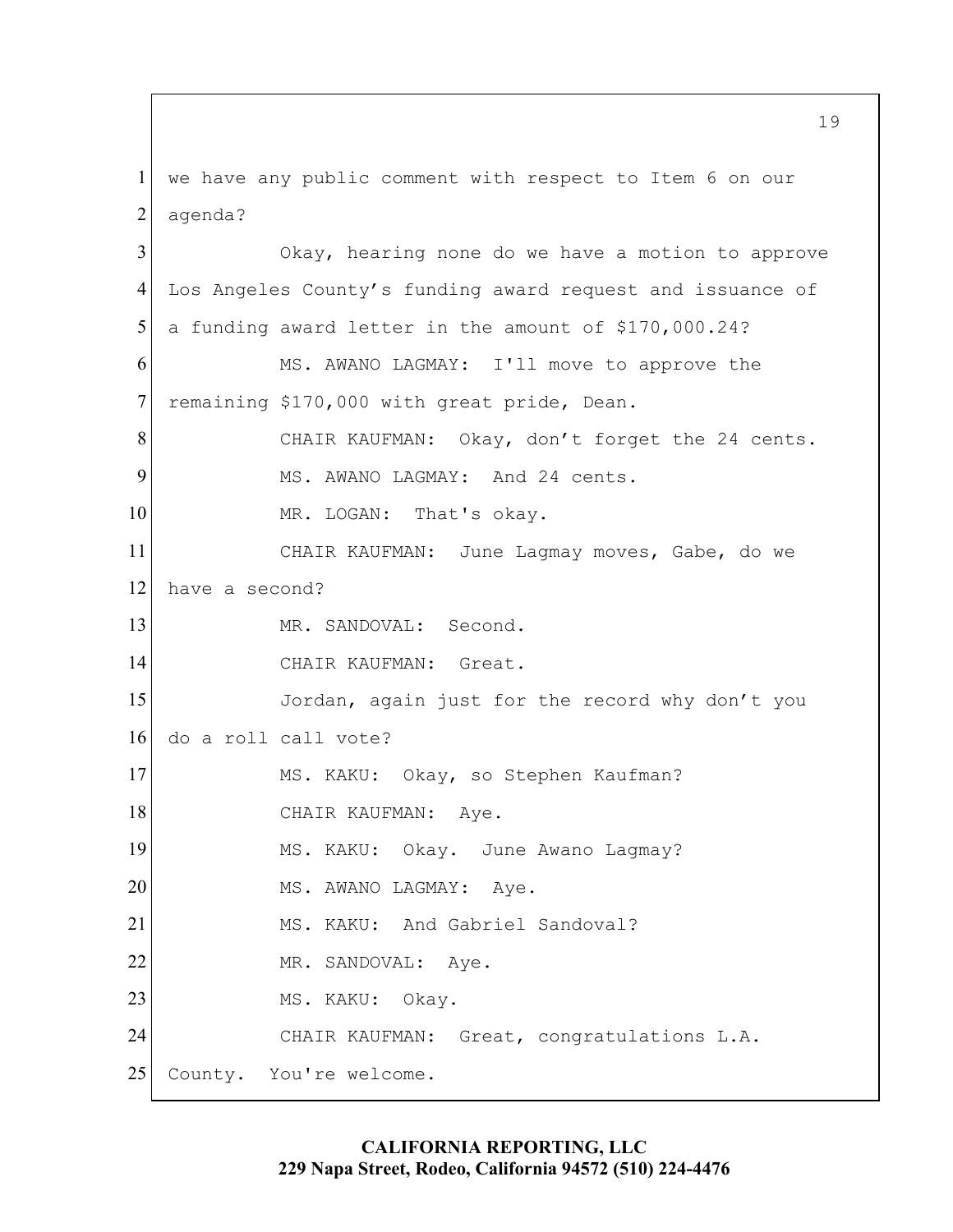1 MR. LOGAN: Thank you very much. 2 MR. SANDOVAL: Thank you. 3 MS. AWANO LAGMAY: Thank you. 4 MS. KAKU: Thank you. 5 CHAIR KAUFMAN: We will go get that funding award 6 letter out to you forthwith and you will be on your way. 7 And (indiscernible) --8 (Overlapping colloquy.) 9 MR. LOGAN: Mr. Chair if I could just, if I  $-$ 10 and I failed to say this before  $-$  I did want to on the 11 record also specifically thank the Secretary of State staff 12 after the last meeting and award. 13 As we all know, we're in very challenging fiscal 14 constraints due to the COVID pandemic. And that award 15 action at the last Board meeting was right around the time 16 that the County's budget was being adopted so we were -- 17 and even from a cash flow standpoint -- to execute that 18 payment relatively quickly. And the Secretary of State's 19 office was extremely generous and cooperative in helping us 20 get that. So we were excited when we received that check, 21 and it's much appreciated. 22 CHAIR KAUFMAN: Thank you for those comments, 23 appreciate that. And well done, staff, yeah. It's not

25 quickly, so I would imagine there were a few smiles at the

24 often that you can crank out a \$46 million check that

**CALIFORNIA REPORTING, LLC 229 Napa Street, Rodeo, California 94572 (510) 224-4476**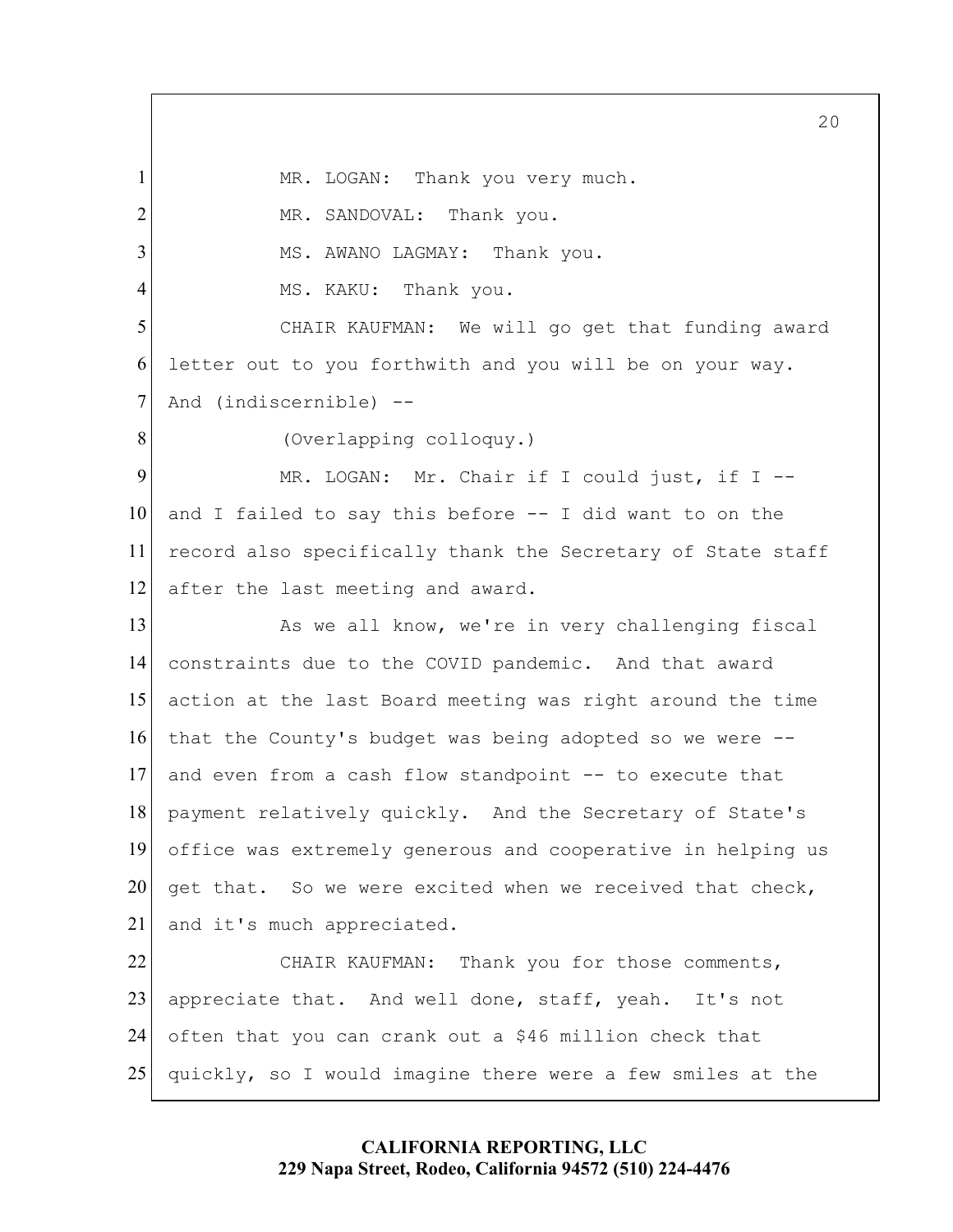1 County.

2 MR. LOGAN: Indeed. 3 CHAIR KAUFMAN: Great, okay. 4 Well thank you everybody on that, and we will 5 move equally promptly what's the remaining portion of that 6 fund. 7 Okay, let us see, Jordan, I know you covered a 8 little bit perhaps of your other business earlier. But 9 what other business do we have to cover here today? 10 MS. KAKU: So I just had two items myself. So 11 the first one was the Orange County check, which I will, 12 once I get more information from them, share that with you  $13$  quys. 14 and then the second item I have is the letter 15 that the Board received on July 15th that I sent all of you 16 from the Citizens Oversight. We were just named in the cc 17 basically, but not otherwise in the letter, so just in case 18 it comes up. 19 CHAIR KAUFMAN: Yeah, I think it's just pertinent 20 to say for the record that we've received and reviewed the 21 letter. I don't think that it requires any action of the 22 VMB and is not particularly applicable to our duties and 23 responsibilities. But it's received and noted. 24 MS. KAKU: Okay, so those were my only two items. 25 CHAIR KAUFMAN: Okay. And then let's just take a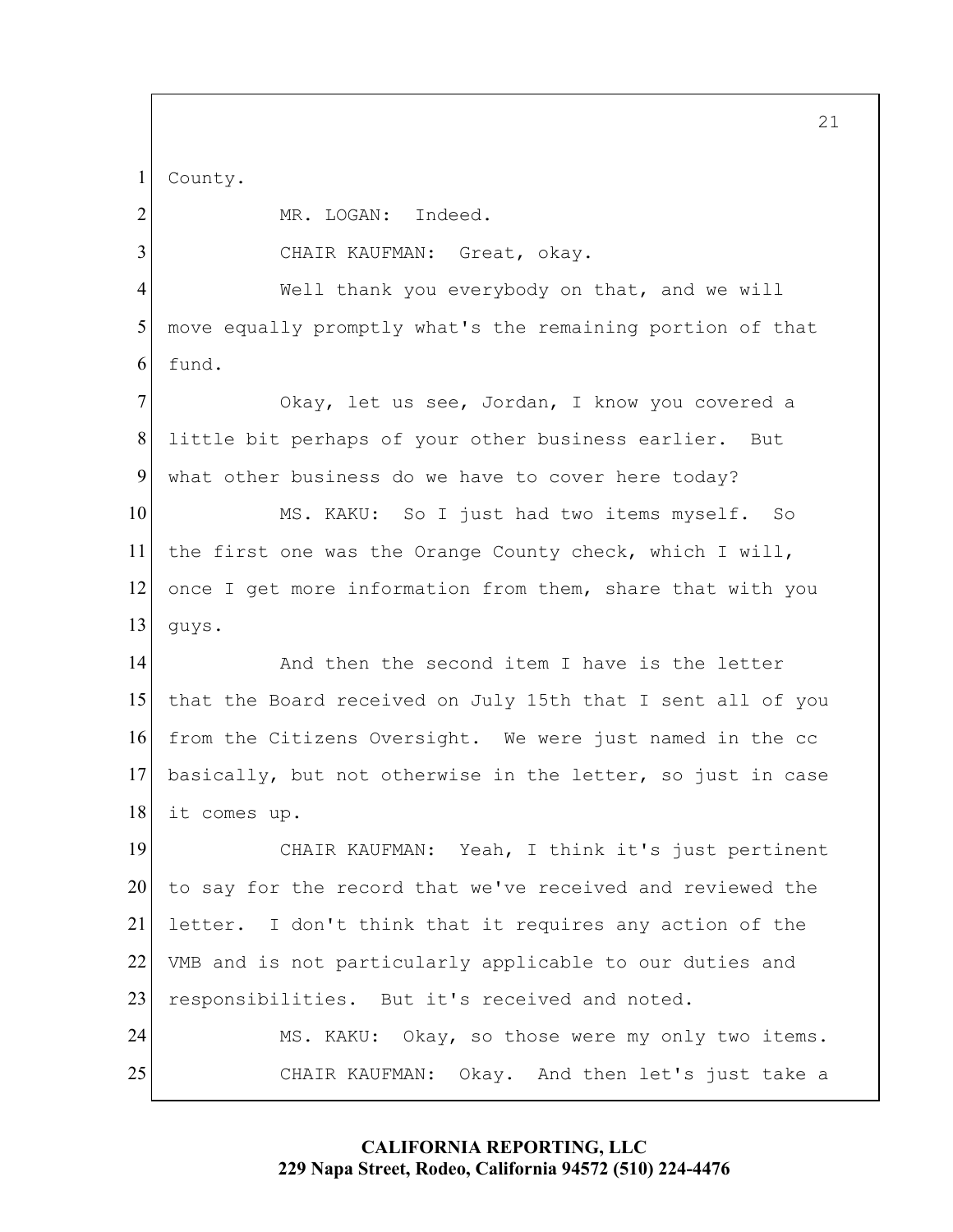1 look at again what our schedule is for the rest of the 2 year.

3 MS. KAKU: Okay, let me pull it up really quick. 4 (Indiscernible.) We have September 30th and December 16th. 5 Let me pull it up, so you might be able to just see that. 6 MR. KAUFMAN: Okay. 7 MS. AWANO LAGMAY: Okay. 8 CHAIR KAUFMAN: All right. Well you guys will 9 keep us posted on whether anybody actually is going to come 10 to us in September that close to the election. But it 11 sounds like there's some folks that have made some noise 12 out there. San Diego County, sounds like they'll either be 13 September or December and maybe we'll hear from Marin and 14 others though. 15 MS. KAKU: Yeah. 16 CHAIR KAUFMAN: We will keep those meetings on 17 the calendar and right now, if we have some business to do 18 then we'll do it. 19 MS. KAKU: Okay. 20 CHAIR KAUFMAN: All right, fellow Commissioners, 21 any things that you guys want to add or talk about? 22 MS. AWANO LAGMAY: No. 23 MR. SANDOVAL: I'm good. 24 CHAIR KAUFMAN: Okay. Then unless the staff has 25 anything else why don't we entertain a motion to adjourn

# **CALIFORNIA REPORTING, LLC 229 Napa Street, Rodeo, California 94572 (510) 224-4476**